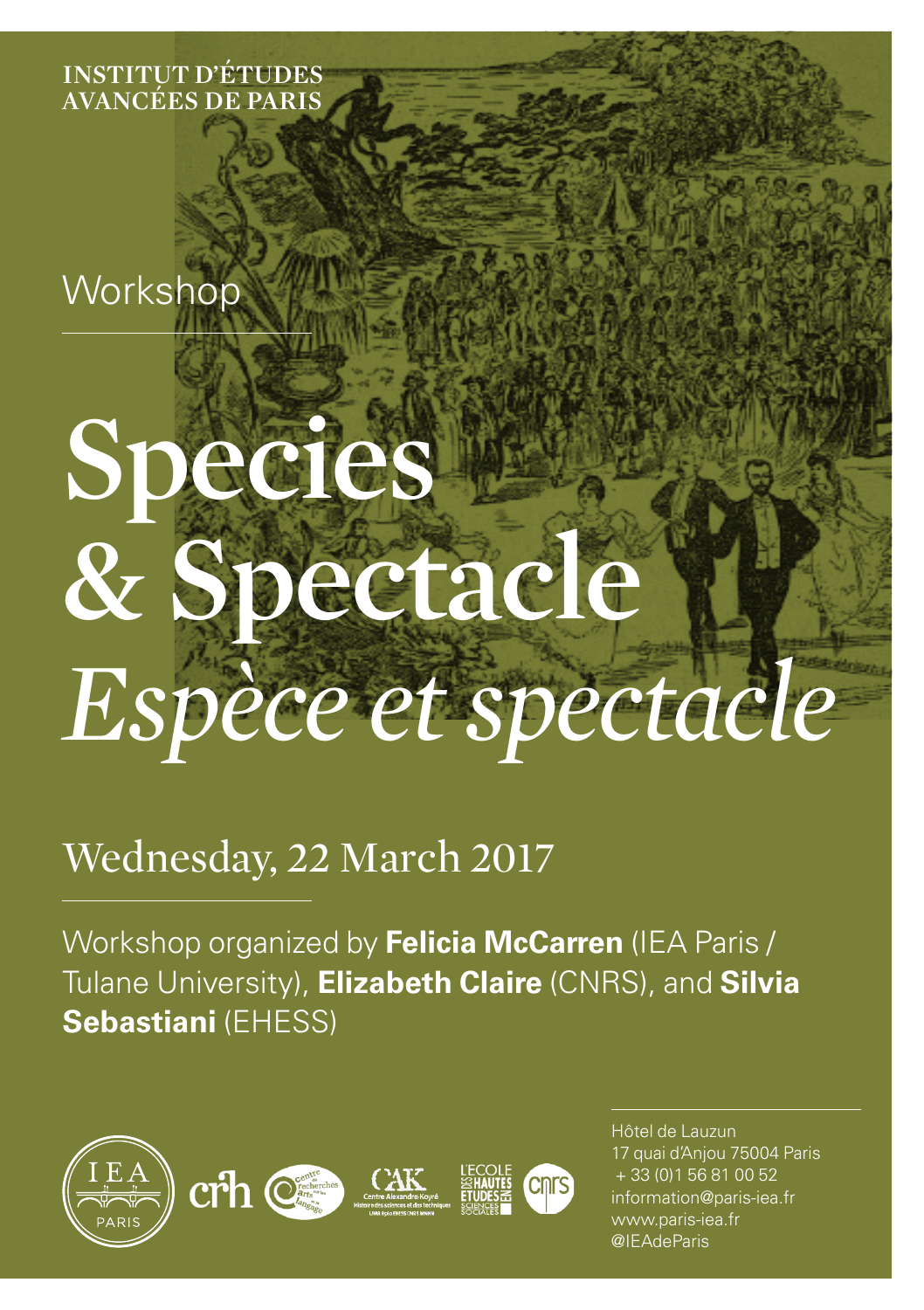**"Species"**: Late Middle English: from Latin, literally appearance, form, beauty, from *specere*  to look.

**"Spectacle"**: Middle English: via Old French from Latin *spectaculum* public show, from *spectare*, frequentative of *specere* to look.

**"Espèce": Étymol. et Hist. 1. a)** xiie s. *vraie espesse* « signe, révélation (de Dieu) » (*Alexis*, ms. S, éd. Paris et Pannier, 1298), attest. isolée; **b)** 1314 « apparence » (H. de Mondeville, *Chirurgie*, éd. A. Bos, § 210 et 215). **2. a)** 1269-78 « catégorie d'êtres vivants du même type » ici « genre humain » (J. de Meun, *Rose*, éd. F. Lecoy, 6939.)

**"Spectacle": Étymol. et Hist. 1.** *Ca* 1200 « ce qui s'offre aux regards, est susceptible d'éveiller des sentiments, des réactions » (*Dialoge Gregoire lo pape*, éd. W. Foerster, p. 127, 13. **2.** fig. **a)** *ca* 1470 *« modèle, celui qui attire les regards »* (G. Chastellain, *op. cit.*, p. 62: [Philippe] **spectacle** futur des princes chrestiens.) **3. a)** *ca* 1280 « divertissement offert au public » *faire sepectacles* (William of Wadington, *Manuel des pechiez*, éd. Fr. J. Furnivall, 4279); **b)** 1502 « sorte de pavillon, de décor aménagé pour exposer quelque chose à la vue d'une foule » (Jean d'Auton, *Chron*., éd. R. de Maulde de La Clavière, t. 3, p. 55); **c)** 1675 « mise en scène d'un spectacle. Empr. au lat. *spectaculum* « spectacle, vue, aspect (spectaculo alicui esse); spectacle au cirque, au théâtre ».

# Argument

This workshop is driven by the overlap of scientific practices of observation, classification, and exhibition with spectacular modes of performance in European and colonial contexts.

By "species" we refer to the apprehension of diversity in the animal and plant world, in parallel with the development of biology. By "spectacle" we refer to the stage as a mise-en-scène of contemporary medical, industrial, technological and philosophical understandings of bodily production and signification, but also more broadly to the concept of performance: for example, the spectacularization of exotic animals and plants, of exotic peoples, of science as spectacle.

In a context of the projection of natural types onto humans, the invention of

social stereotypes identified as physiologies collides with national, ethnic and gendered parameters, to produce medical and social repercussions on the body politic. By exploring the historical notions of cultural contagion, categorization, consumption, degeneration, amalgamation and mimesis, hybridization and ecology, among other concepts, we intend to explore these parallel and connected historical performances in their elaboration of the "nature" of the human condition. By focusing on the notion of spectacle or performance, we open up the question of the commodification of the exotic, and enable an investigation of how performing bodies rehearsed, commented upon and resisted scientific categorization and mastery.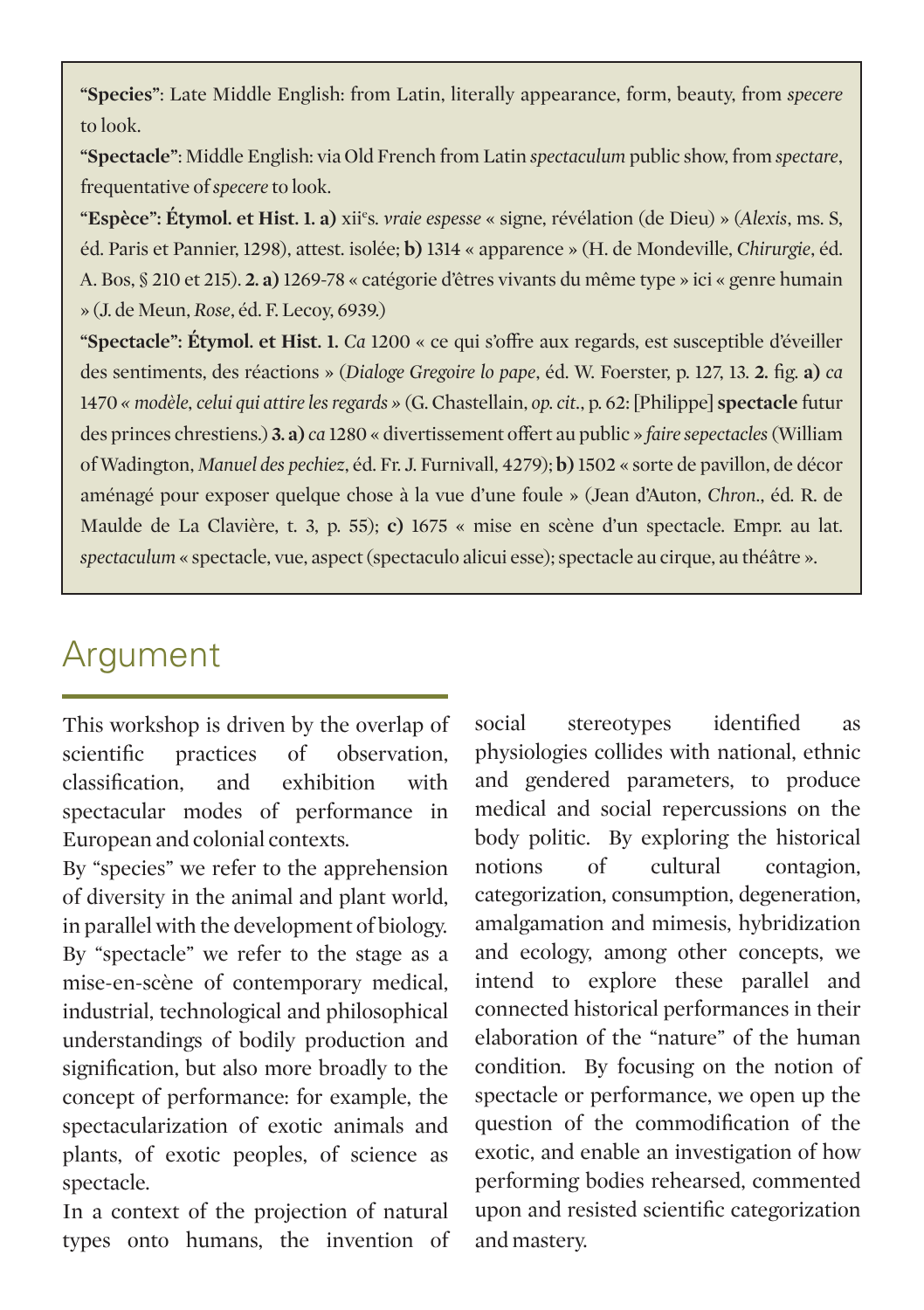# Program

## Morning: *Of Fauna*

9h00 *Introduction by way of a 'Footnote' on Dancing Monkeys* **Elizabeth Claire** (CNRS, CRH / CRAL)

9h15 *Viscera on stage: performing human and animal anatomy in early modern western Europe*

**Rafael Mandressi** (CNRS, CAK)

10h00 *Théâtres du vivant / Life on stage, XVIe -XVIIe siècles* 

**Frédérique Aït-Touati** (CNRS, CRAL)

#### 10h45 Coffee Break

11h15 *'The greatest Curiosity in the known world': Madame Chimpanzee in London Coffee Houses (1730s)*

**Silvia Sebastiani** (EHESS, CRH)

12h00 *'Everything that one sees or hears in this place is perfectly romantick': The Sensory Spectacle of Pacific Colonisation, c.1690-1790*

**Bruce Buchan** (Invited Professor EHESS, School of Humanities, Griffith University)

12h45 Lunch for panelists and discussants

## Afternoon: *Of Fauna and Flora*

14h15 *Bodies on display: ethnoexhibitions, dehumanization and anthropological voyeurism (19th-21st century)*

**Guido Abbattista** (Invited Professor EHESS, Università di Trieste)

15h00 *Jeux phyto-érotiques et satyricon végétal : la flore et la forme (16e et 17e siècle)* 

**Dominique Brancher** (Universität Basel)

15h45 *Planting Dance: 'La Source' (1866)*

**Felicia McCarren** (IEA de Paris, Tulane University New Orleans)

16h30 Coffee Break

17h00 General discussion

Introduced by **Antonella Romano** (EHESS, Centre A. Koyré)**, Sylvie Steinberg** (EHESS, CRH)

18h00 Cocktail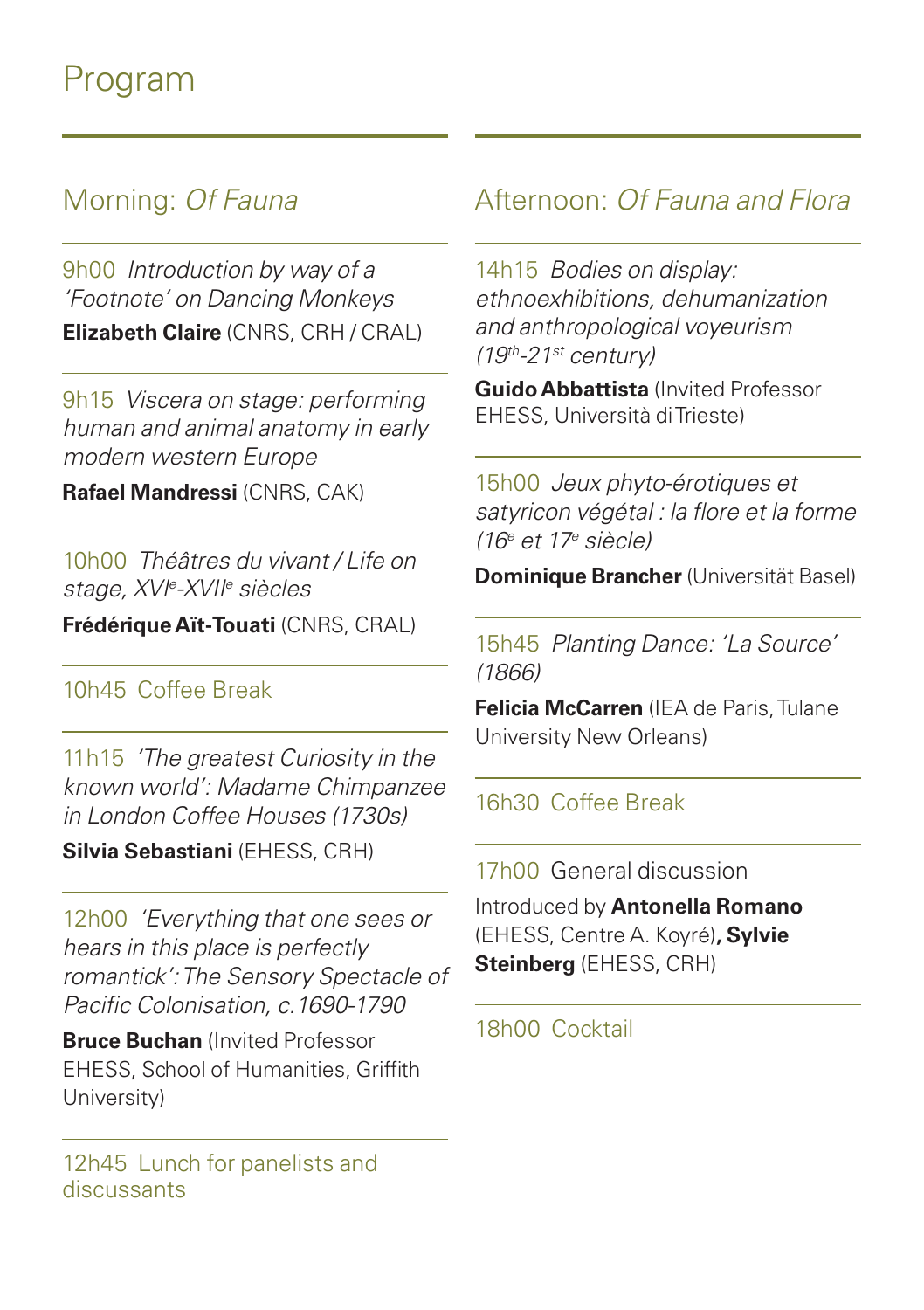# **Abstracts**

**Elizabeth Claire** (CNRS, CRH / CRAL) *Introduction by way of a 'Footnote' on Dancing Monkeys*

By tracing the recurrent appearance of the speechless gesticulating monkey, the "savage" that dances, in a sample of 19<sup>th</sup> century European iconography of dance, including the frontispiece to the 1900 edition of Eugène Giraudet's *Traité de la danse* (*"…depuis le Singe jusqu'à nos jours"*) that provides the illustration of our conference poster, this talk situates the day's discussions by opening up questions of nationalism, modernism, the role of science in the performing arts and the influence of performance and spectacle in the domain of the sciences.

#### **Rafael Mandressi** (CNRS, CAK)

*Viscera on stage: performing human and animal anatomy in early modern western Europe*

Les dissections publiques, que l'anatomiste italien Alessandro Benedetti définissait en 1502 comme « materia theatrali sive spectaculo », appartiennent, pour ce qui est de l'Europe occidentale à l'époque moderne, autant à l'histoire de l'anatomie qu'à celle du spectacle : les lieux, les gestes, les séquences, les techniques du découpage des corps, humains et/ou animaux, sont soustendus par l'exigence de l'autopsie, du regard, partant de la démonstration

dans tous les sens du terme. Cette histoire de l'anatomie comme spectacle est aussi une histoire sociale et, à certains égards, politique. À partir de la description de ces événements et de leurs conditions de réalisation, je voudrais mettre l'accent sur les enjeux de connaissance auxquels se rapporte<br>la mise en scène d'un savoir la mise en scène d'un savoir, l'anatomie, et son objet, le corps, aux XVIe et XVIIe siècles.

**Frédérique Aït-Touati** (CNRS, CRAL) *Théâtres du vivant / Life on stage, XVIe -XVIIe siècles*

Inscrits dans la longue tradition de la célébration du spectacle de la Création, les textes cosmographiques de la fin du XVIe siècle offrent un exemple saisissant des techniques de description et de mise en scène du vivant. Les voyageurs du Nouveau Monde découvrent une faune et une flore extraordinaires et entreprennent d'en saisir l'infinité des formes. A partir d'un corpus viatique (Jean de Léry), encyclopédique (les *Theatrum*) mais aussi théâtral et scientifique (avec la *Micrographia* de Hooke), on s'interrogera sur quelques « théâtres du vivant » au tournant du XVIe et du XVIIe siècles, et en particulier sur la mise en scène spectaculaire de l'inouï. Mais les différentes mises en scène, malgré leur filiation explicite (Hooke cite les textes cosmographiques comme modèles de sa *Micrographia*), relèvent de régimes d'observation et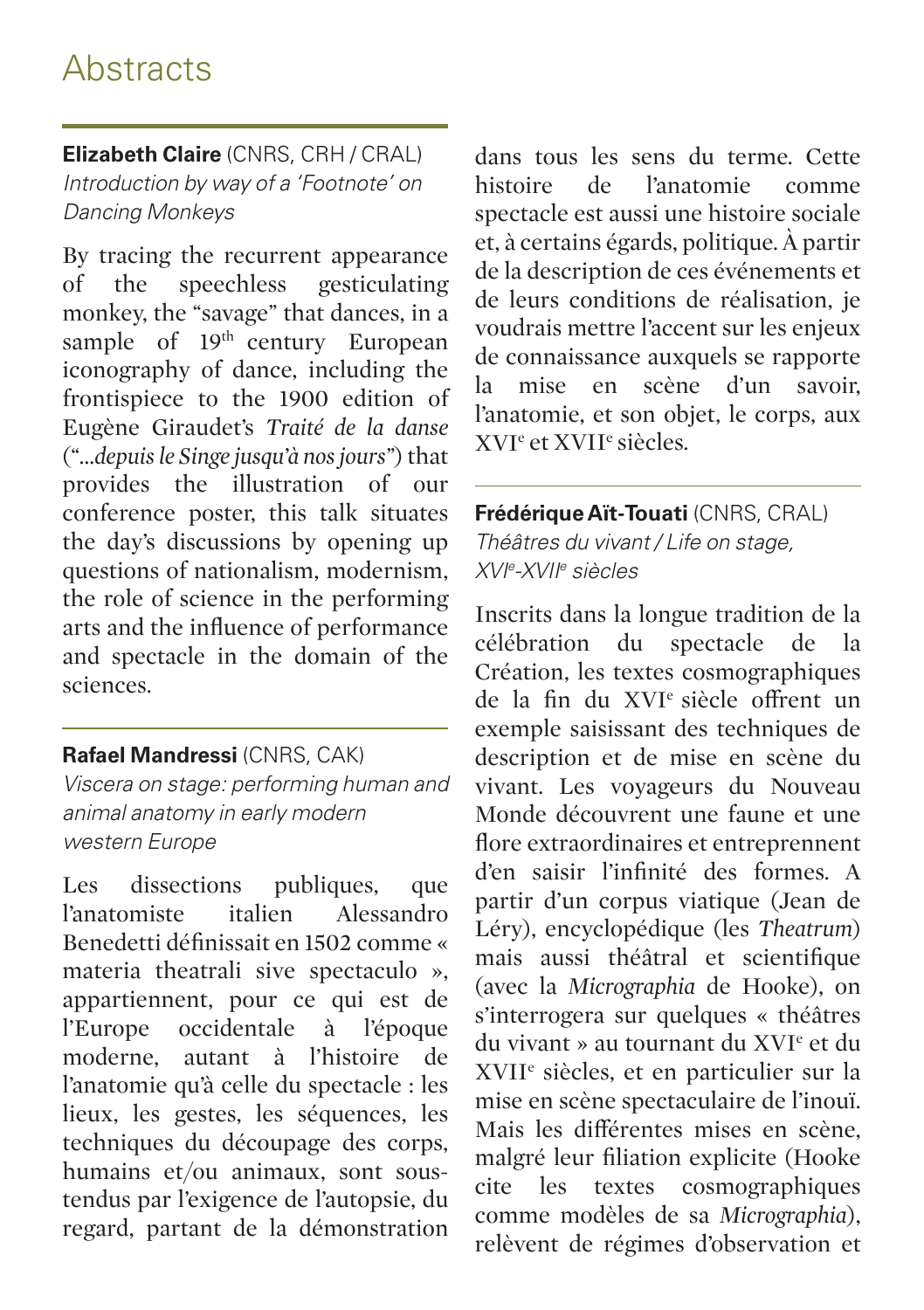de description bien distincts. Une série de déplacements s'opère de l'animal exotique et inconnu du Brésil de Léry à l'animal trivial et quotidien observé par Hooke, de la mise en scène *in situ*, saisie sur le vif par le voyageur, à la mise en scène sur la « scène » du microscope dans le laboratoire de l'expérimentateur. Du Nouveau Monde de Léry au « nouveau nouveau monde » de Hooke, c'est le sens même du spectacle du vivant qui se trouve à la fois ressaisi et transformé.

#### **Silvia Sebastiani** (EHESS, CRH)

*'The greatest Curiosity in the known world': Madame Chimpanzee in London Coffee Houses (1730s)*

In 1738, "Madame Chimpanzee" was exposed at the Randall's Coffee House in London for several months: every London newspaper reported on the event. For one shilling all the Londoners could see her, and if they had not this chance, they could admire her in Gérard Scotin's gravure, which had an incredible and sudden public success – before being used in several scientific works, including Linnaeus'. The question about the humanity of orangutans/chimpanzees, first arisen in the practice of comparative anatomy and then developed in natural histories, soon invaded the public sphere. By dealing with the imperial success of Mme Chimpanzee, this paper focuses

on the increasingly public dimension of science in the eighteenth century: science developed not only because it had a public, but also in function of its need to be public.

**Bruce Buchan** (Invited Professor EHESS, School of Humanities, Griffith University) *'Everything that one sees or hears in this place is perfectly romantick': The Sensory Spectacle of Pacific Colonisation, c.1690-1790*

On the 4th of June 1788, the infant British colony in Sydney Cove celebrated His majesty's birthday with a 21-gun salute. As the gunfire reverberated around the harbour, colonists reflected on how differently this mighty noise and the spectacle of celebration was seen and heard by European newcomers and by Australia's Indigenous inhabitants. What they heard is not in dispute, but the disparity in how they heard it encapsulates a deeper anxiety about the audible register of civility in British crosscultural encounters between 'Europeans' and 'Islanders' in the Pacific.[1] The visual and audible contexts of early crosscultural encounters in the Pacific and Australia demonstrate the centrality of the sensory communication of colonial intent in spectacular sights and sounds: the raising of flags, toasting the King, the staccato of gunfire. Early cross-cultural encounters were shadowed by a creeping anxiety that these spectacular colonial performances were being misheard and misread in exactly the same way that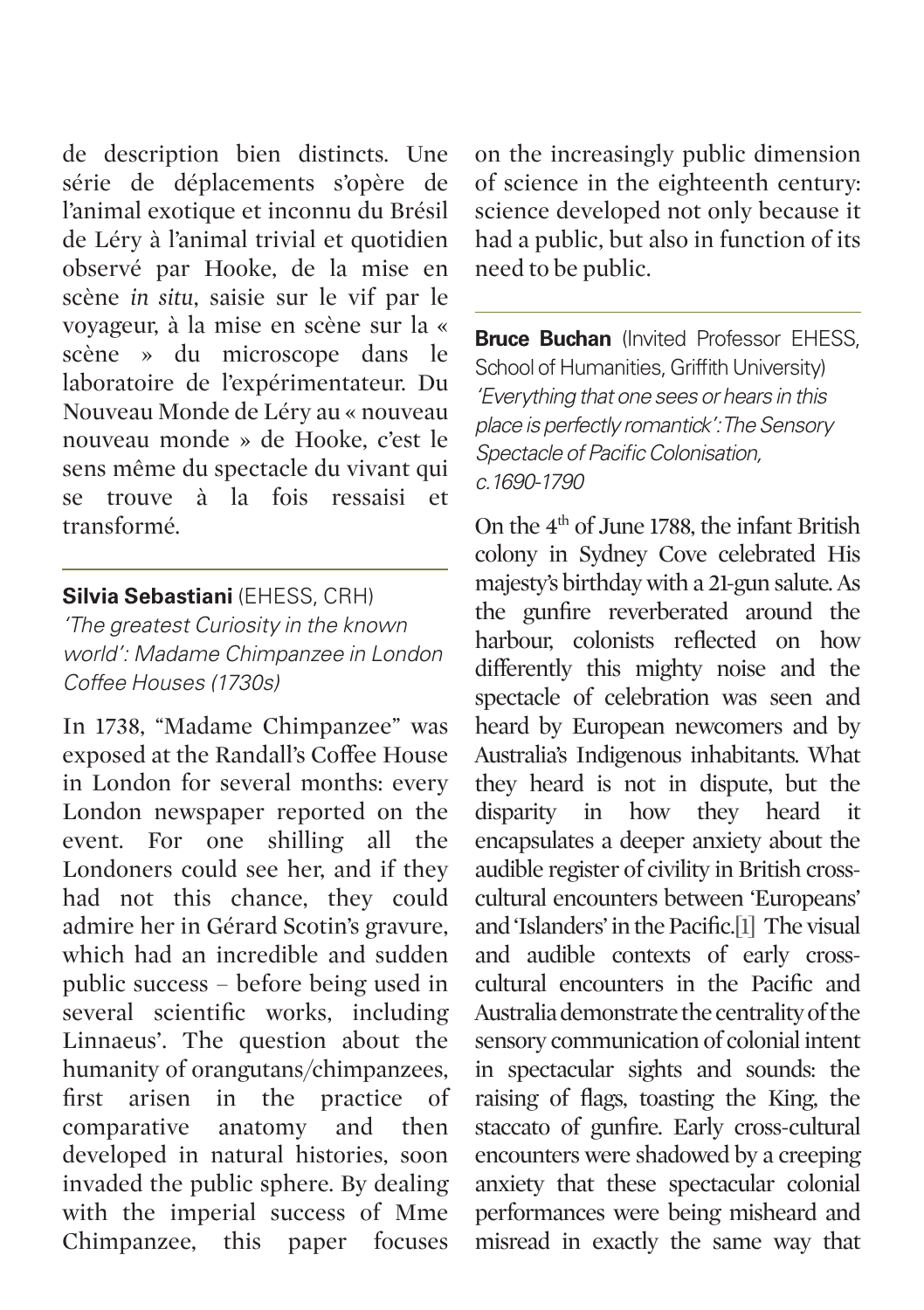colonists sensed their own misunderstanding of the Indigenous spectacles performed for them. In this paper, I will explore the visual and audible implications of colonial anxieties expressed in a selection of British accounts of such encounters from the late seventeenth to the late eighteenth century. I will argue that these anxieties were regularly assuaged not simply by recourse to the modulated civility of polite sound, but to the spectacularly intrusive and terrifying recourse to discordant noise.

[1] I follow Thomas in the use of this terminology, N. Thomas, 'The Age of Empires in the Pacific' in D. Armitage and A. Bashford (ed.), *Pacific Histories; Ocean, Land, People*, Basingstoke and New York: Palgrave, 2014, p. 79.

**Guido Abbattista** (Invited Professor EHESS, Università di Trieste) *Bodies on display: ethnoexhibitions, dehumanization and anthropological voyeurism (19th-21st century)*

Expansionist, colonial and imperialist Europe produced an aggressive and plundering impulse which involved not only material goods and human beings destined to enslaved work, but also physical bodies incorporating all sorts of anthropological varieties and personifying exoticism, savagery and racial hierarchy. The appropriation of these bodies, other than enslavement, occurred in both a physical and visual

form. The living ethno-exhibitions exceptionally successful in 19th and 20th century Europe, in their different spectacular forms, provided the places for staging a multifactorial appropriation and representation of a de-humanized human difference in such a way that the historiography of the 'human zoos' have not fully conveyed.

**Dominique Brancher** (Universität Basel) *Jeux phyto-érotiques et satyricon végétal : la flore et la forme (16e et 17e siècle)*

Nombre de textes renaissants traitant de botanique assument conceptuellement des séparations entre les règnes que le travail de la comparaison contrarie. Les jeux analogiques étendent en effet au domaine de la reproduction et de la sexualité le jeu des substitutions entre le végétal et l'animal. D'un côté, on végétalise la sexualité humaine pour mieux la sublimer ; de l'autre, on sexualise la végétation pour mieux comprendre ses modes de reproduction, alors même que, depuis Aristote, on refuse une sexualité aux plantes. Si l'analogie peut servir d'outil heuristique, elle peut aussi fonder un usage curatif. Elle assume ainsi une fonction symbolique et pratique dans la médecine des signatures : tout un « *Satyricon* végétal » se donne en spectacle dans l'imaginaire des formes. La flore se livre aux suggestions les plus osées, comme l'exemplifie magistralement la *Phytognomonica* de Giambattista Della Porta, éditée à Naples en 1583 et publiée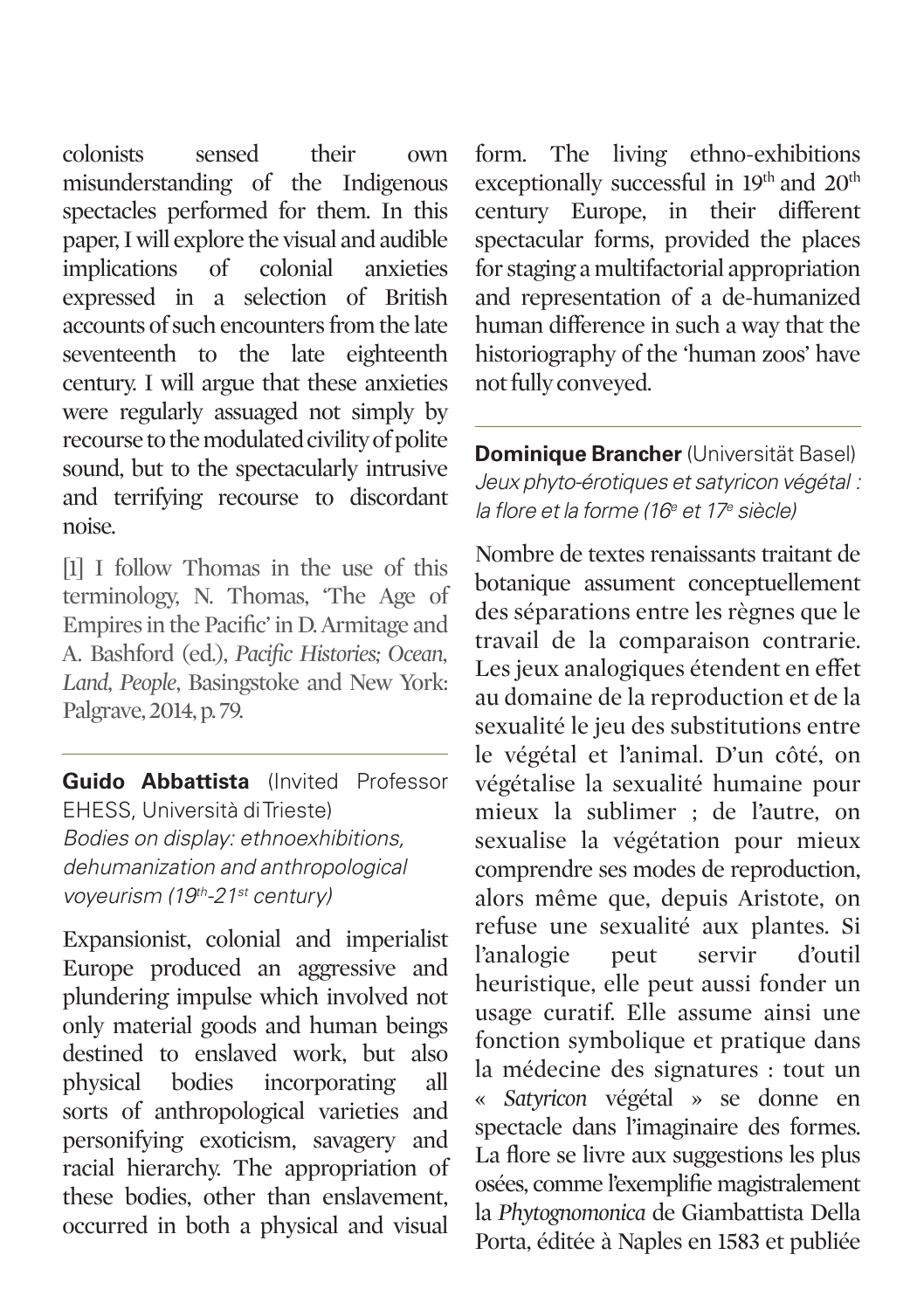quelques années avant sa *De Humana Physiognomonia* (1586). Ce monument de la médecine des signatures traque toutes les mimiques végétales qui indiquent des organes à soigner, notamment les plantes-testicules comme la fameuse orchidée, un aphrodisiaque baptisé aussi *satyrion* ou *couillon de chien*. Dans cette « flore des similitudes », pour reprendre l'expression de Pierre Lieutaghi, on rencontre aussi d'innombrables *lusus naturae*, ou calembours plastiques naturels, comme le *Phallus Hadriani Junii*, champignon à la puanteur exemplaire commenté par Charles de L'Écluse dans un des premiers traités de mycologie (1601), ou le fameux *Phallus Hollandicus* ou *Vit de Hollande*, illustré de manière spectaculaire chez Claude Duret (1605) : « il semblera si fort approcher de la forme du membre viril de l'homme, que la nature semble s'estre joüée et esbatuë fort lascivement, en le produisant et engendrant, comme si elle eust voulu former un vrai membre viril d'homme ». En explorant la mise en spectacle, textuelle et iconographique, de ces végétaux « zoophytiques » dans des traités ou des fictions littéraires (la *Mandragore* de Machiavel), je chercherai à mettre en évidence le chemin menant du *lusus naturae*, cette équivoque morphologique naturelle, au *lusus scientiae*, la pointe discursive polarisée autour d'une thématique sexuelle.

**Felicia McCarren** (IEA de Paris, Tulane University New Orleans) *Planting Dance: 'La Source' (1866)*

Set in a green valley in a fantastical Caucasus, featuring an embodied river spirit, elves and insects along with regional local color (the Khan, his veiled fiancée, her suitor and her brother, plus a gypsy) La Source provides standard tropes of romantic and Orientalist entertainment. Yet the ballet represents a reflection on ecology and hybridity that could be linked to colonial encounter and exploitation. Displacing colonial concerns onto a fantastic world of flowers and plants in an Oriental context, following a model common to cultural production before 1870, the ballet can be seen to aestheticize the colonial familiar without openly designating it. Beyond any authorial intention, or institutional charge, beyond the allegorical folklore, its possible meanings multiply across its historical resurrections. At its center is a single flower: a talisman for an entire people, with the power to confer or constrain life and movement. La Source's flower exhibits the role of plants as vehicles for knowledge of other cultures, as subjects of colonial policy, and as representations of reproductive power, femininity as well as hybridity. While the ballet recounts the dis-enchantment of the world as the price of human survival, the form itself attempts to re-enchant.